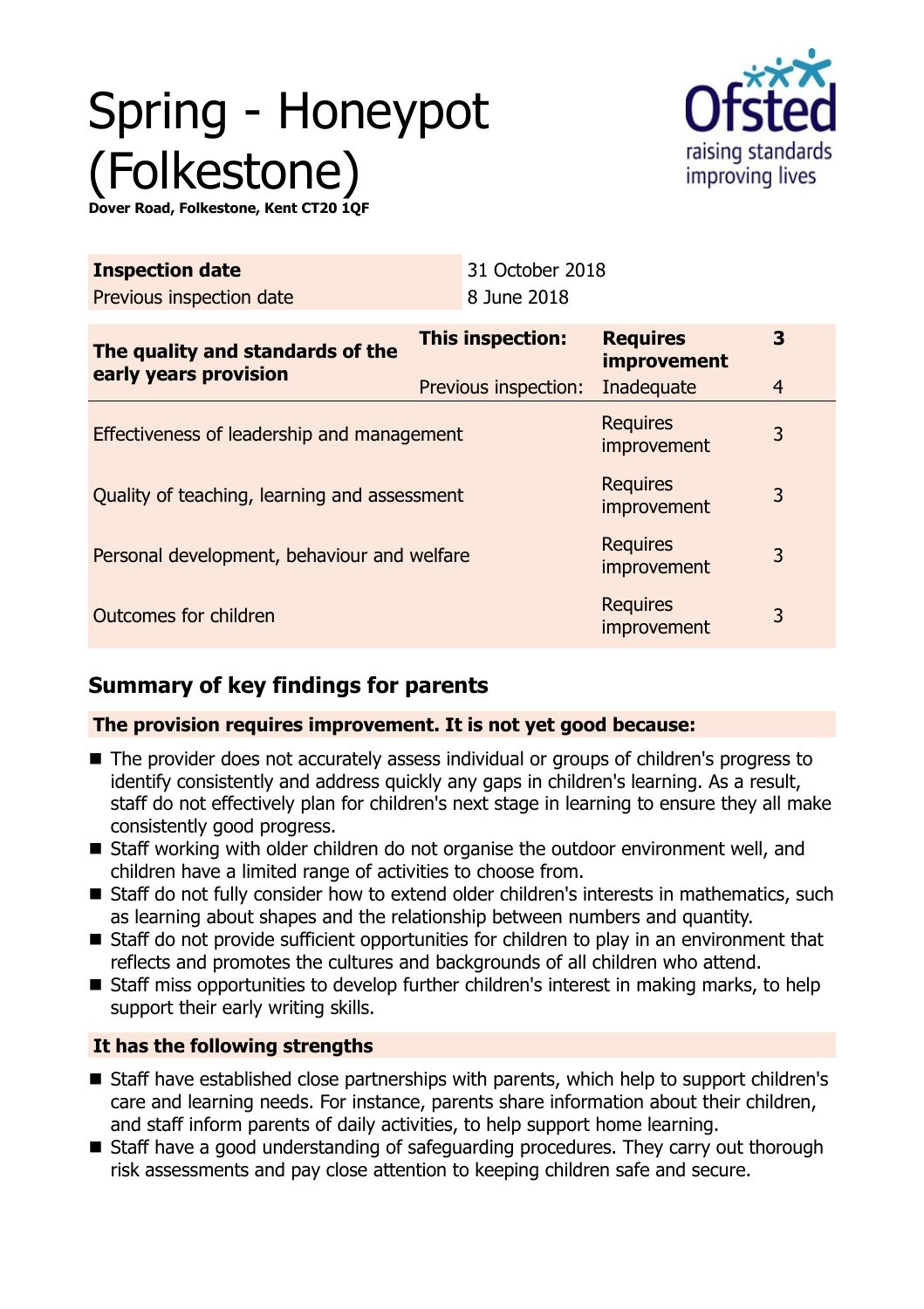## **What the setting needs to do to improve further**

#### **To meet the requirements of the early years foundation stage and Childcare Register the provider must:**

|                                                                                                                                                         | Due date   |
|---------------------------------------------------------------------------------------------------------------------------------------------------------|------------|
| improve the use of observations and assessments to identify any<br>gaps in children's learning accurately and plan for their next steps<br>effectively. | 07/01/2019 |

#### **To further improve the quality of the early years provision the provider should:**

- $\blacksquare$  make better use of the outdoor environment to help ensure older children have a range of resources and activities to interest them
- build further on the range of experiences offered to older children to help to develop their mathematical skills
- $\blacksquare$  increase the opportunities children have to learn about the different cultures and backgrounds within the community
- $\blacksquare$  review and improve the opportunities children have to explore making marks to develop their early writing skills.

#### **Inspection activities**

- $\blacksquare$  The inspector sampled a range of documentation, including staff's qualifications and training folders, and children's development records.
- $\blacksquare$  The inspector carried out a joint observation with the interim manager.
- $\blacksquare$  The inspector held meetings with the management team to discuss children's progress, staff's supervision, and improvements made since the last inspection.
- $\blacksquare$  The inspector observed the interaction between staff and children indoors and outdoors, and spoke to them at appropriate times during the inspection.
- $\blacksquare$  The inspector took into account the views of parents spoken to on the day.

**Inspector** Sara Garrity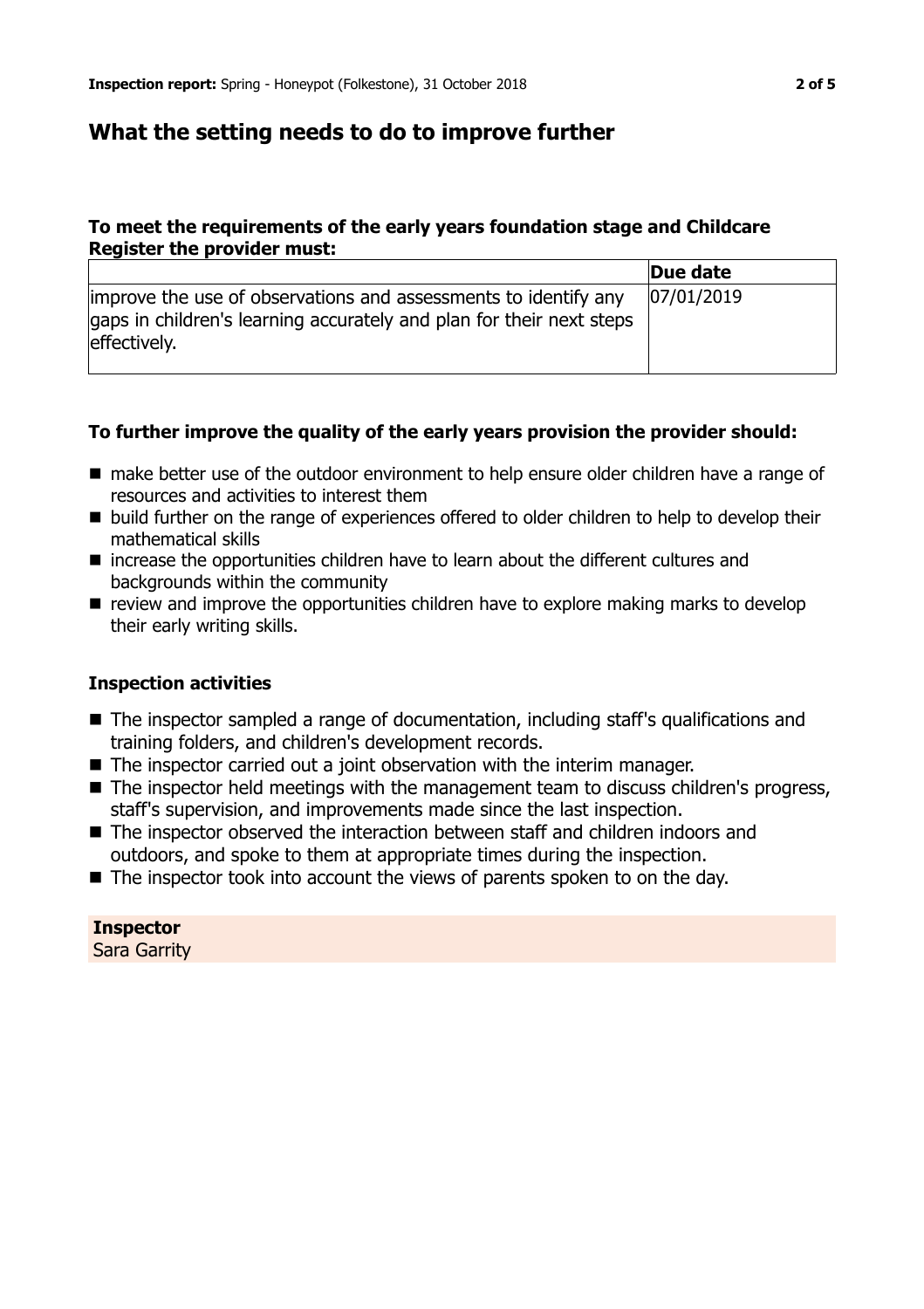## **Inspection findings**

#### **Effectiveness of leadership and management requires improvement**

Safeguarding is effective. The provider has recently appointed an interim manager and deputy. They have thorough recruitment and induction procedures to help ensure staff are supported fully in their roles. The provider is committed to improving the setting and has addressed all actions and recommendations set at the previous inspection. For instance, staff have completed behaviour management training and are aware of the importance of praise and setting consistent boundaries. Staff have regular training opportunities to help them develop their practice. The provider has made changes to the systems for assessment and planning but the effects of these are not yet fully embedded. As a result, children are not making good progress across all areas of learning. The staff have strong links with other early years professionals, to provide a continuity of care.

#### **Quality of teaching, learning and assessment requires improvement**

Staff do not regularly observe children's progress or assess their learning to identify any gaps in their development. They do not plan challenging experiences and activities that focus on children's next steps in learning to help ensure all children make the best possible progress. Staff miss opportunities to extend older children's interest in mathematics during daily routines and activities. However, staff help to support children's communication and language development. For instance, staff make strong use of action songs and stories to introduce new vocabulary. All children have limited opportunities to explore making marks to practise their early writing skills and develop their interest in literacy.

#### **Personal development, behaviour and welfare require improvement**

Staff effectively support children to identify and manage risks for themselves. For example, they teach children how to use knives safely. Younger children are eager to go outside to run around and find snails, as they practise their physical skills and learn about the world around them. Staff working with older children do not consistently provide a wide variety of experiences for them to engage with outside. Children's behaviour is appropriate for their age. They build strong bonds with all staff, who support their emotional well-being. Staff provide children with nutritious snacks and talk to them about how to lead a healthy lifestyle. Staff learn key words to support those children learning English as an additional language. However, all children's cultural backgrounds are not reflected in the environment to help them learn about their community and the wider world.

#### **Outcomes for children require improvement**

Children are not making good enough progress in all areas of development. They are not consistently challenged to develop their skills even further, to prepare them for their future learning and eventual move to school. Children are happy and keen to investigate. For example, they enjoy exploring textures as they scoop out the sticky and slimy insides of the pumpkin to stimulate their senses.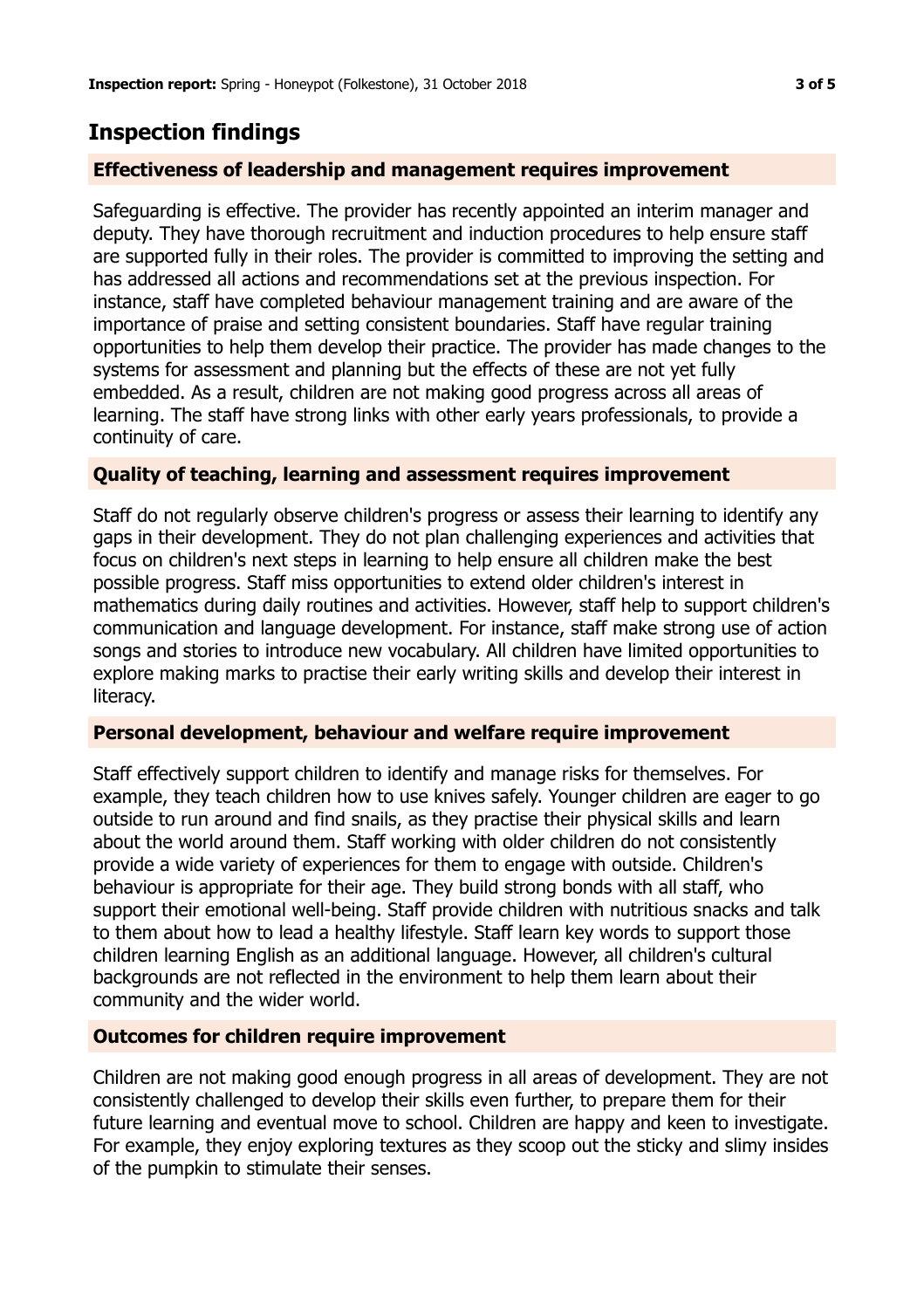## **Setting details**

| Unique reference number                             | EY551305                                                                             |
|-----------------------------------------------------|--------------------------------------------------------------------------------------|
| <b>Local authority</b>                              | Kent                                                                                 |
| <b>Inspection number</b>                            | 10079646                                                                             |
| <b>Type of provision</b>                            | Full day care                                                                        |
| <b>Registers</b>                                    | Early Years Register, Compulsory Childcare<br>Register, Voluntary Childcare Register |
| Day care type                                       | Childcare on non-domestic premises                                                   |
| Age range of children                               | $2 - 4$                                                                              |
| <b>Total number of places</b>                       | 36                                                                                   |
| Number of children on roll                          | 50                                                                                   |
| Name of registered person                           | Action For Children Developments Ltd                                                 |
| <b>Registered person unique</b><br>reference number | RP539433                                                                             |
| Date of previous inspection                         | 8 June 2018                                                                          |
| <b>Telephone number</b>                             | 01303 252091                                                                         |

Spring - Honeypot (Folkestone) registered in 2017 and is open each weekday from 9am to 4pm, during term time only. The nursery is in receipt of funding to provide free early education for two-, three- and four-year-old children. It has 10 members of staff, five of whom hold appropriate early years qualifications at level 3. The nursery has one member of staff who has achieved early years professional status and three members of staff have achieved qualified teacher status.

This inspection was carried out by Ofsted under sections 49 and 50 of the Childcare Act 2006 on the quality and standards of provision that is registered on the Early Years Register. The registered person must ensure that this provision complies with the statutory framework for children's learning, development and care, known as the early years foundation stage.

Any complaints about the inspection or the report should be made following the procedures set out in the guidance Complaints procedure: raising concerns and making complaints about Ofsted, which is available from Ofsted's website: www.ofsted.gov.uk. If you would like Ofsted to send you a copy of the guidance, please telephone 0300 123 4234, or email [enquiries@ofsted.gov.uk.](mailto:enquiries@ofsted.gov.uk)